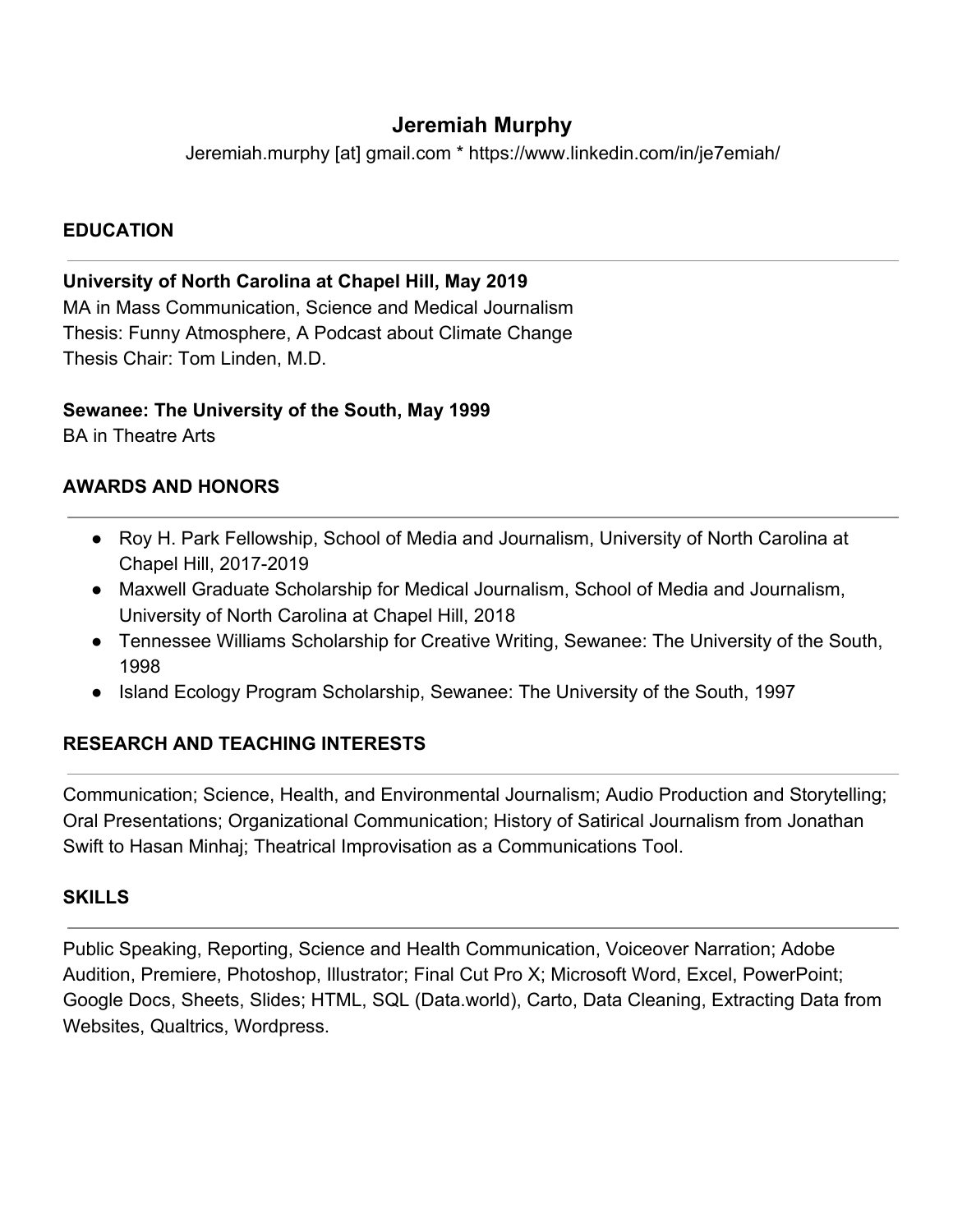# **TEACHING EXPERIENCE**

# **Teaching Assistant, Science and Environmental Journalism, January 2019-present**

School of Media and Journalism, University of North Carolina at Chapel Hill

- Critiqued and graded assignments for college students.
- Conducted conferences with students to address goals for reporting scientific, environmental and health stories in an engaging manner while maintaining clarity and accuracy.
- Assisted students in researching environmental, science and health topics.
- Evaluated student writing with an emphasis on grammar, clarity and AP style.
- Worked with students majoring in journalism, the sciences and dramatic arts to develop strategies to use individual backgrounds to communicate science stories.
- Encouraged students to write science, environmental and health essays with insight from a relatable perspective.
- Used online university system (Sakai) to communicate and review student work.

# **Teaching Assistant, Audio Journalism, September 2017-December 2018**

School of Media and Journalism, University of North Carolina at Chapel Hill

- Instructed students how to edit in Adobe Audition.
- Produced Adobe Audition video tutorials.
- Conducted conferences with students to assist with the reporting, writing and production of 1 to 4 minute audio stories with sound bites, narration tracks and natural sound.
- Wrote and graded weekly news quizzes.
- Evaluated scripts and audio stories with an emphasis on reporting, radio script style and production quality.

# **RESEARCH EXPERIENCE**

# **Graduate Research Assistant, June 2018-August 2018**

School of Media and Journalism, University of North Carolina at Chapel Hill

- Performed content analysis of 5,000 tweets.
- Categorized content based on user's positive or negative response to news stories.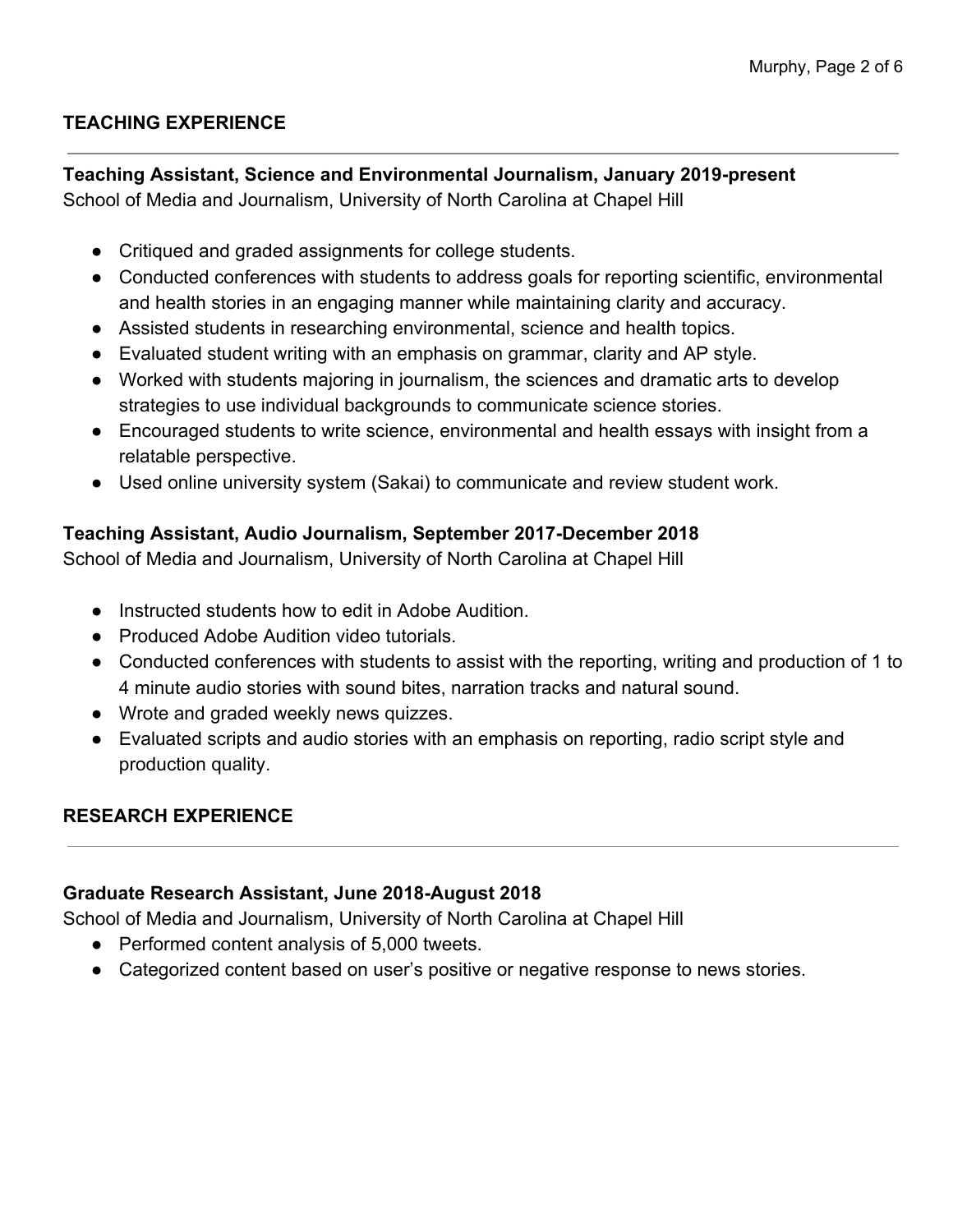## **EDUCATION HIGHLIGHTS**

#### **Thesis Project,** UNC, 2018

Proposed, produced, reported and narrated podcast series about climate change using comedy and satirical news devices, based from research on history of satire, comedy communication of science topics and audio journalism production.

### **Digital Media Economics and Behavior,** UNC, 2018

Followed Netflix's corporate communications, stock activity, leadership strategy and financial statements to value the company over the semester.

#### **Data Driven Journalism,** UNC, 2018

Wrote story pitch for a project to investigate how comic book store closures could impact adult literacy, based on extracting data from government websites and a public listing of comic book stores, using SQL and Carto to visualize research.

#### **Motion Graphics,** UNC, 2018

Worked in a team to produce a 2 minute animated video for a client organization which included UNC and the Department of Homeland Security.

## **Environmental and Science Documentary Television,** UNC, 2018

Wrote, narrated and helped produce a 5 minute video documentary on Carvers Creek State Park, "Restorative Fire," broadcast on UNC-TV.

## **Multimedia Storytelling**, UNC, 2017

Wrote and researched story using audio, text, and an infographic, investigating how super hero media impacts young girls.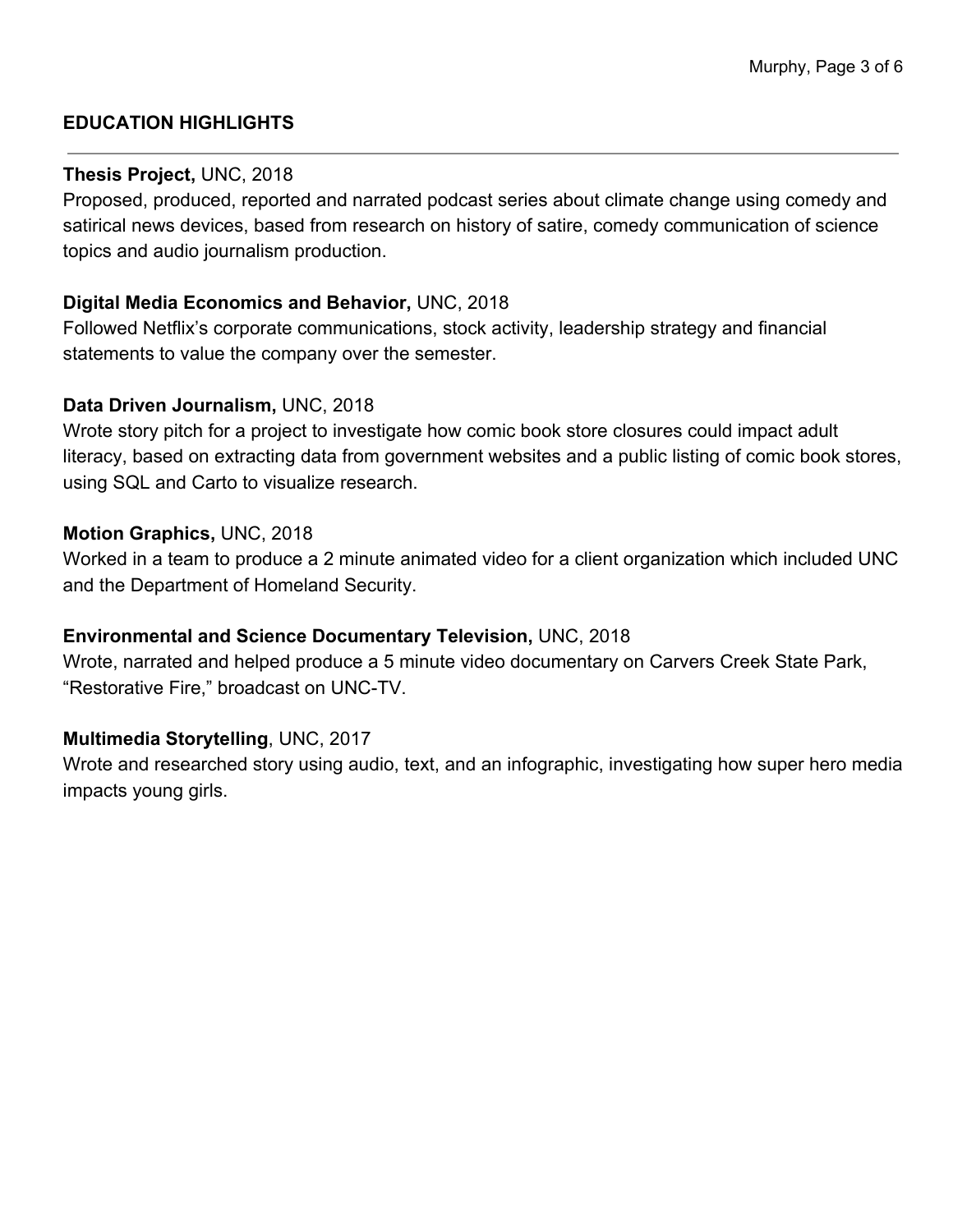#### **Development Coordinator, 2016-2017**

St. John's College, Santa Fe, NM

- Managed correspondence with donors in Raiser's Edge.
- Wrote instruction manuals for gift processing and program registration.
- Coordinated meetings, calendar, and travel schedule for the Vice President.
- Organized Family Weekend Event.

## **Fare Collections Revenue Specialist, 2011-2015**

Metrolink, Los Angeles, CA

- Wrote training manuals for Salesforce procedures and program management.
- Project Management of Pass By Mail, Employee Transportation Benefits, and Personal Care Attendant programs.
- Managed meetings between contractors and Metrolink stakeholders.
- Communicated with customers about various Metrolink rider programs, regarding complaints and policy information.

### **Stand-Up Comedian, 2008-2014**

New York and Los Angeles

- Communicated observations via jokes and 5 minute stand-up sets.
- Public speaking.
- Managed communications for two successful Kickstarter campaigns.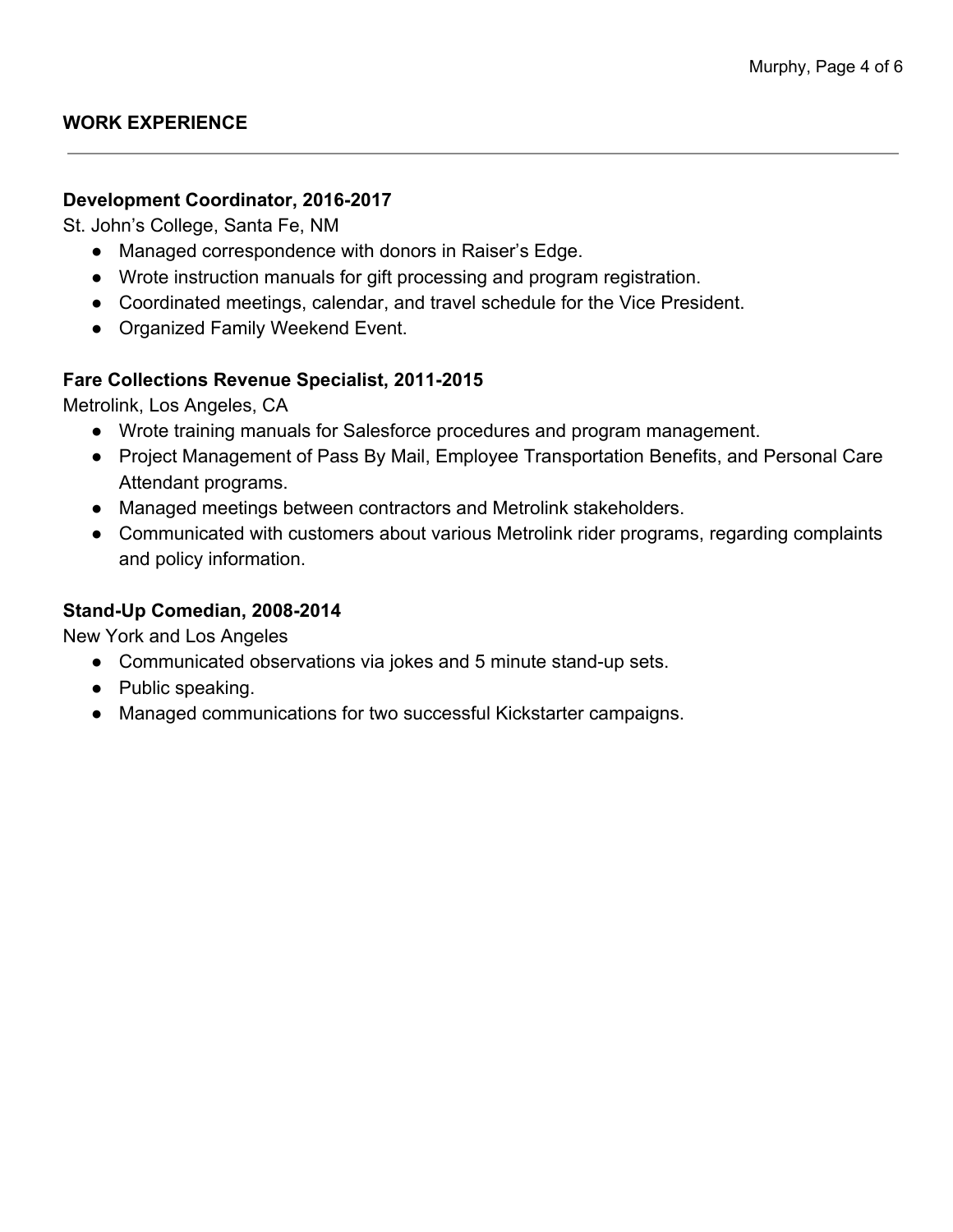## **PROFESSIONAL DEVELOPMENT**

#### **Interdisciplinary Lunch Series, 2018-2019**

Center for Media Law and Policy, UNC Lunches features speakers presenting about various aspects of media law and the First Amendment.

### **Fact-Checking Workshop, 2019**

This workshop was led by PolitiFact editor Bill Adair.

## **First Amendment Law Review Symposium on Sex and the First Amendment, 2018**

UNC School of Law Symposium featured speakers and panels covering topics such as obscenity under the first amendment, rights of sex workers and religion.

#### **Rural Health Journalism Workshop, 2018**

Association of Health Care Journalists, Raleigh, NC Workshop included panels on how to report various aspects of rural health, including access to care, opioid use and the experiences of rural health care providers.

## **Mobile Storytelling Workshop, 2018**

Science Communicators of North Carolina (SCONC) Workshop included lessons in how to use a smartphone to shoot and edit science stories.

## **Late Night TV Show Writing**, **2015**

Improv Olympic West, Los Angeles, CA Course emphasized how to analyze news stories and write in the voice of various broadcast personalities.

#### **Improvisation, 1999-2003**

The Upright Citizens Brigade & The Peoples Improv Theater Courses emphasized how to communicate with a team and audience to improvise 30 minute shows.

## **Emergency Medical Technician Training, 1995-1996**

Sewanee: The University of the South Trained in emergency medical techniques including practical skills and patient communication.